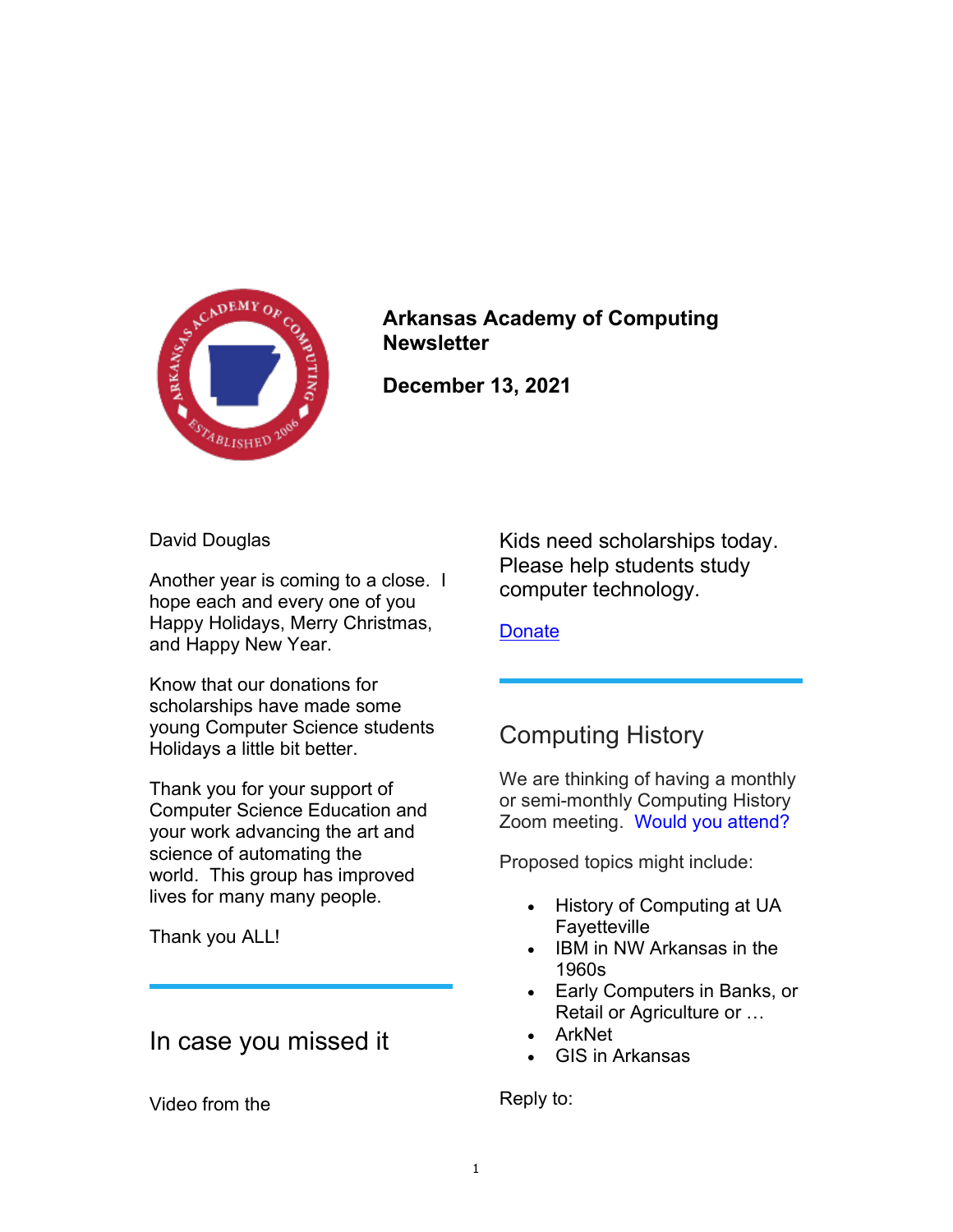2021 Academy Induction Ceremony

Introduction 0:00-5:35

Allison Nicholas 5:35-23:00

Induction 23:00-58:53

## **Events**

Registration is Live for the 2022 Women in Information Technology Virtual Conference: Hack the **Journey** 

Wednesday April 13, 2022 | 8:30 a.m.- 3:30 p.m.

Walton College Executive Education and the Walton College Department of Information Systems are excited to announce the 2022 Women in IT Conference, scheduled virtually for Wednesday, April 13 from 8:30 a.m. – 3:30 p.m.

REGISTER HERE!

If you or another member is in the press, please email ejones@connect4business.com

ejones@connect4business.com

David do you have a project that should be recorded for the future?

Nominate a project for the History Project.

Dues can be paid at:

Dues Fund

Your dues are paid until Never

### In the News

Elizabeth Glasbrenner, What's your secret to success?

Jerry Adams, founder and president of the Arkansas Research Alliance (ARA), announced his retirement effective Dec. 31, 2021, and the appointment ...

Nitin Agarwal, mentioned in grant to study patterns among refugees | Colleges & Universities - Magnolia **Reporter** 

Computer Science Education Week Kickoff 2021 - Arkansas Governor Asa Hutchinson

ACHE dedicates \$16 million College of Health Sciences